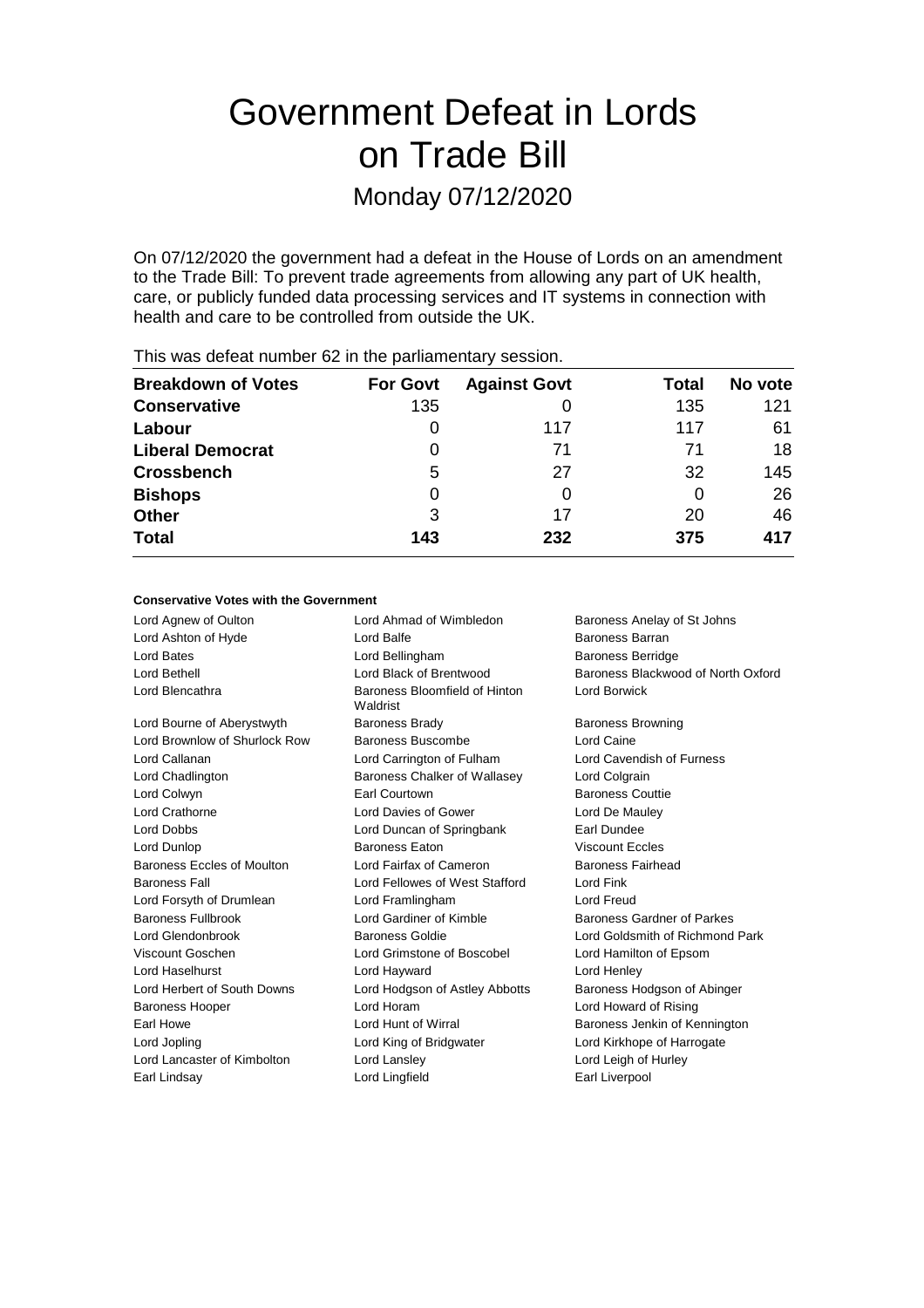- Lord Livingston of Parkhead Lord Mancroft Baroness Manzoor Baroness Mobarik Baroness Morris of Bolton Baroness Morrissey Lord Moylan Baroness Neville-Jones Baroness Neville-Rolfe Baroness Nicholson of Winterbourne Baroness Noakes Lord Norton of Louth Lord Parkinson of Whitley Bay Baroness Penn Lord Pickles Baroness Pidding **Communist Construction** Lord Polak **Lord Popat** Lord Popat Lord Price **Lord Ranger Constanting Lord Ranger Baroness Redfern** Lord Renfrew of Kaimsthorn Lord Ribeiro Lord Robathan Baroness Rock Lord Rotherwick Lord Sarfraz Lord Sassoon **Baroness Sater** Baroness Scott of Bybrook Baroness Seccombe Lord Selkirk of Douglas Lord Sharpe of Epsom Lord Sheikh Lord Sherbourne of Didsbury Lord Shinkwin Earl Shrewsbury **Lord Smith of Hindhead** Baroness Stedman-Scott Lord Strathclyde **Baroness Sugg Lord Taylor of Holbeach** Baroness Sugg Lord Taylor of Holbeach Lord Trefgarne Viscount Trenchard Lord True Viscount Ullswater Baroness Vere of Norbiton Lord Wei Lord Wharton of Yarm Lord Whitby Lord Willetts Baroness Williams of Trafford Baroness Wyld Viscount Younger of Leckie
	- Lord McInnes of Kilwinning **Baroness Meyer** 
		-

# **Conservative Votes against the Government**

#### **Labour Votes with the Government**

#### **Labour Votes against the Government**

Baroness Armstrong of Hill Top Lord Bach Baroness Bakewell Lord Bassam of Brighton **Baroness Blower Baroness Blower** Lord Blunkett Lord Boateng **Lord Bradley Lord Bradley Lord Bragg** Lord Brooke of Alverthorpe **Baroness Bryan of Partick** Lord Campbell-Savours Lord Carter of Coles Baroness Chakrabarti Viscount Chandos Baroness Clark of Kilwinning Lord Clark of Windermere Baroness Cohen of Pimlico Lord Collins of Highbury **Baroness Corston** Baroness Corston **Baroness** Crawley Lord Davidson of Glen Clova Lord Davies of Brixton Lord Davies of Oldham Lord Davies of Stamford Baroness Donaghy Baroness Drake Lord Dubs Lord Eatwell Lord Faulkner of Worcester Lord Foulkes of Cumnock **Baroness Gale** Baroness Gale Baroness Golding Lord Goldsmith Baroness Goudie Lord Grantchester Lord Griffiths of Burry Port Lord Grocott Lord Hain Lord Harris of Haringey Lord Haskel Lord Haughey Lord Haworth Baroness Hayman of Ullock Baroness Hayter of Kentish Town Baroness Healy of Primrose Hill Lord Hendy **Baroness Henig** Baroness Henig Baroness Hilton of Eggardon Lord Hollick Lord Hollick Lord Howarth of Newport Lord Hoyle **Lord Hunt of Kings Heath** Baroness Jones of Whitchurch Lord Jones Lord Judd Lord Kennedy of Southwark Baroness Kennedy of The Shaws Lord Knight of Weymouth Baroness Lawrence of Clarendon Lord Lennie **Lord Levy** Lord Levy **Baroness Liddell of Coatdyke** Lord Liddle **Lord MacKenzie of Culkein** Baroness Massey of Darwen Lord Maxton Lord McAvoy Lord McKenzie of Luton Lord McNicol of West Kilbride Lord Mendelsohn Lord Monks Baroness Nye **Lord Parekh** Lord Parekh Lord Pendry Baroness Pitkeathley Lord Prescott Baroness Primarolo Baroness Prosser **Example 2** Lord Puttnam **Baroness Quin** Baroness Quin Baroness Ramsay of Cartvale Lord Reid of Cardowan Lord Robertson of Port Ellen Lord Rooker Lord Rosser Lord Rowlands

Baroness Royall of Blaisdon Lord Sawyer **Baroness Sherlock** Baroness Sherlock

Lord Adonis Lord Alli Lord Anderson of Swansea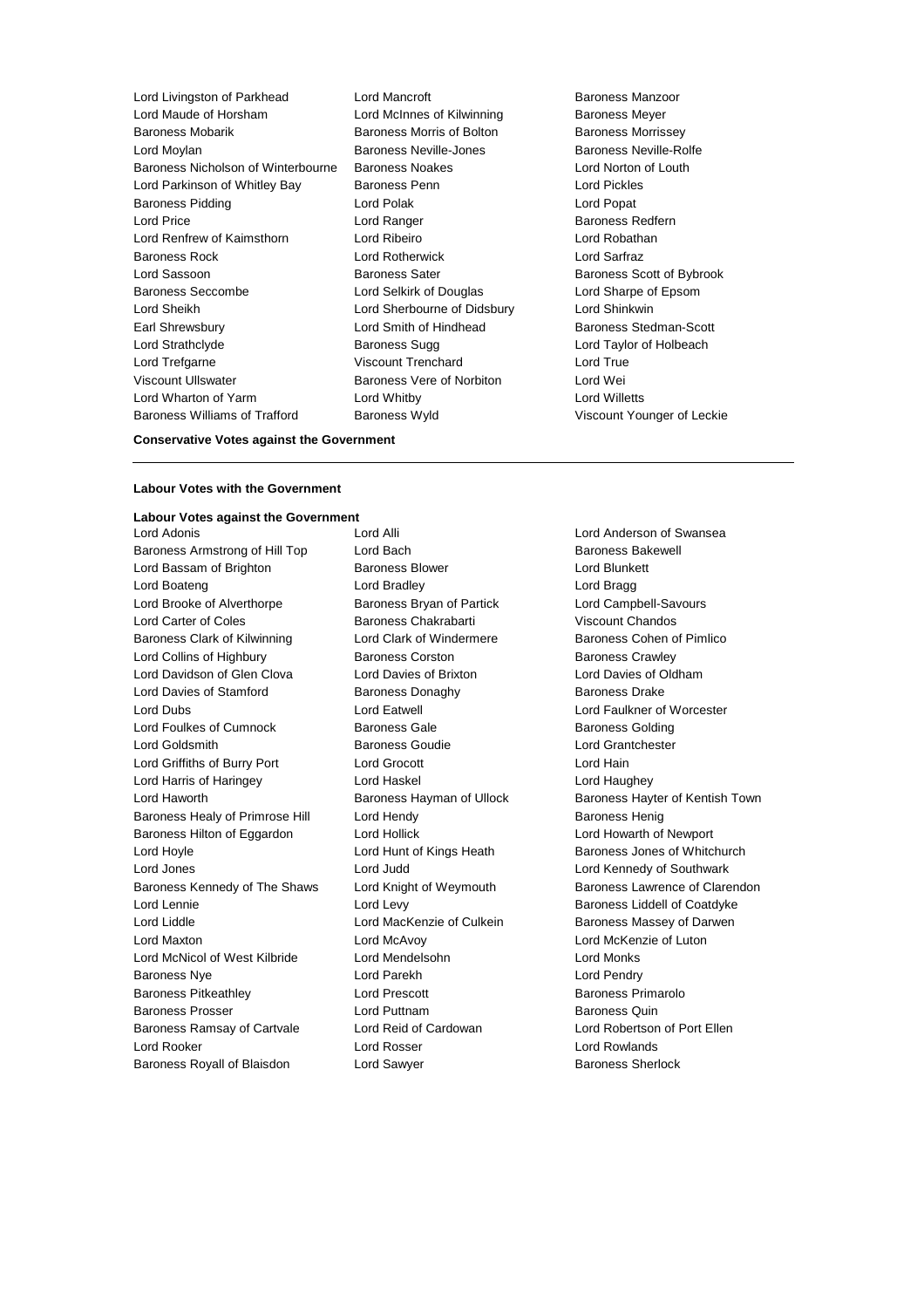Lord Sikka Viscount Simon Baroness Smith of Basildon Baroness Taylor of Bolton Lord Triesman **Lord Tunnicliffe** Lord Tunnicliffe Lord Turnberg<br>Baroness Warwick of Undercliffe Lord Watson of Invergowrie Lord Watts Baroness Warwick of Undercliffe Lord Watson of Invergowrie Lord Watts Baroness Wheeler **Baroness Whitaker Baroness Whitaker** Lord Whitty Baroness Wilcox of Newport Lord Wills Lord Winston

Lord Soley **Lord Stevenson of Balmacara**<br>
Baroness Thornton **Lord Touhig** Lord Touhig Lord Woodley **Analysis Community** Baroness Young of Old Scone

## **Liberal Democrat Votes with the Government**

| Liberal Democrat Votes against the Government |                                  |                               |  |
|-----------------------------------------------|----------------------------------|-------------------------------|--|
| Lord Addington                                | Lord Alderdice                   | Lord Allan of Hallam          |  |
| Baroness Bakewell of Hardington<br>Mandeville | <b>Baroness Barker</b>           | Lord Beith                    |  |
| Baroness Bonham-Carter of Yarnbury            | Baroness Bowles of Berkhamsted   | <b>Baroness Brinton</b>       |  |
| Lord Bruce of Bennachie                       | Lord Burnett                     | Lord Campbell of Pittenweem   |  |
| Lord Clement-Jones                            | <b>Lord Cotter</b>               | <b>Baroness Doocey</b>        |  |
| <b>Baroness Featherstone</b>                  | Lord Foster of Bath              | Lord Fox                      |  |
| Baroness Garden of Frognal                    | Lord German                      | <b>Lord Greaves</b>           |  |
| <b>Baroness Grender</b>                       | Baroness Hamwee                  | Baroness Harris of Richmond   |  |
| <b>Baroness Humphreys</b>                     | Lord Hussain                     | Baroness Hussein-Ece          |  |
| Baroness Janke                                | Lord Jones of Cheltenham         | Baroness Kramer               |  |
| Lord Lee of Trafford                          | <b>Baroness Ludford</b>          | Lord McNally                  |  |
| Baroness Miller of Chilthorne Domer           | Lord Newby                       | <b>Baroness Northover</b>     |  |
| Lord Oates                                    | Lord Paddick                     | Lord Palmer of Childs Hill    |  |
| <b>Baroness Parminter</b>                     | <b>Baroness Pinnock</b>          | Lord Purvis of Tweed          |  |
| Baroness Randerson                            | Lord Redesdale                   | Lord Rennard                  |  |
| Lord Roberts of Llandudno                     | Baroness Scott of Needham Market | Lord Scriven                  |  |
| Lord Sharkey                                  | Baroness Sheehan                 | Lord Shipley                  |  |
| Baroness Smith of Newnham                     | Lord Stephen                     | Lord Stoneham of Droxford     |  |
| Lord Storey                                   | Lord Strasburger                 | <b>Lord Stunell</b>           |  |
| <b>Baroness Suttie</b>                        | Lord Teverson                    | Baroness Thomas of Winchester |  |
| Lord Thomas of Gresford                       | <b>Baroness Thornhill</b>        | Viscount Thurso               |  |
| Lord Tope                                     | Baroness Tyler of Enfield        | Lord Verjee                   |  |
| Lord Wallace of Saltaire                      | Lord Wallace of Tankerness       | <b>Baroness Walmsley</b>      |  |
| Lord Willis of Knaresborough                  | Lord Wrigglesworth               |                               |  |
|                                               |                                  |                               |  |

# **Crossbench Votes with the Government**<br>Lord Aberdare **Baroness** Deech

**Crossbench Votes against the Government**

Lord Broers **Earl Clancarty** Earl Clancarty **Baroness Clark of Calton** Viscount Craigavon Lord Crisp Lord Cromwell Baroness Falkner of Margravine Baroness Finlay of Llandaff Cord Freyberg Baroness Grey-Thompson **Lord Hannay of Chiswick** Baroness Hayman Lord Kakkar **Lord Laming** Lord Laming Lord Mair Baroness Masham of Ilton **Baroness Morgan of Drefelin** Baroness Neuberger Baroness O'Loan **Lord Patel** Lord Patel **Baroness Stern** 

Lord Thurlow Viscount Waverley

Lord Alton of Liverpool **Lord Berkeley of Knighton** Baroness Boothroyd

Lord Kilclooney

Baroness Watkins of Tavistock Lord Wilson of Dinton Lord Wilson of Tillyorn

**Bishop Votes with the Government**

**Bishop Votes against the Government**